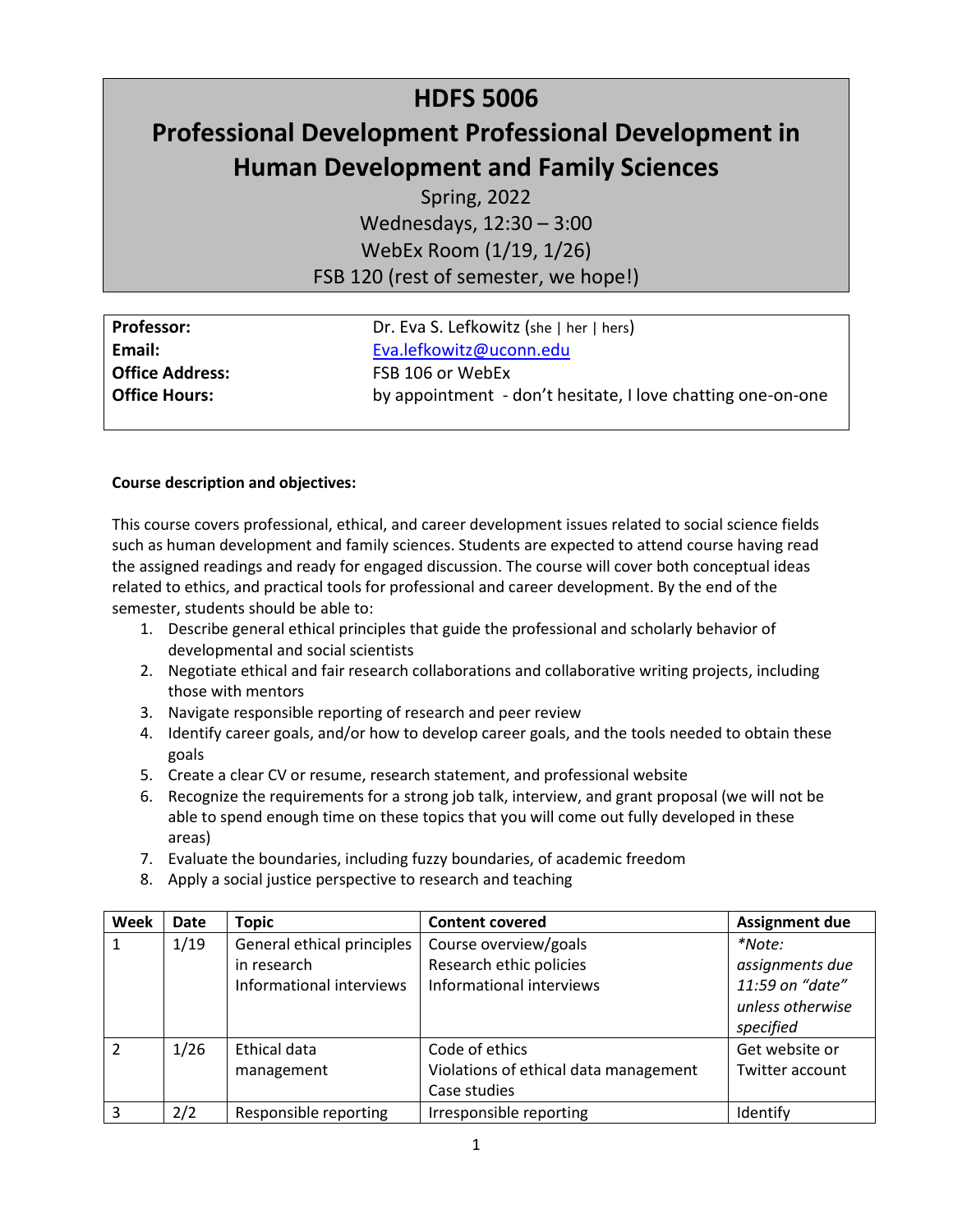| Week       | <b>Date</b> | <b>Topic</b>               | <b>Content covered</b>                         | <b>Assignment due</b> |
|------------|-------------|----------------------------|------------------------------------------------|-----------------------|
|            |             | and the replication crisis | Interpreting/reporting statistical             | interviewees          |
|            |             |                            | significance                                   |                       |
|            |             |                            | Transparency                                   |                       |
|            |             |                            | Preregistration of hypotheses                  |                       |
|            |             |                            | Defamation                                     |                       |
| 4          | 2/9         | Fellowships, awards, &     | Identifying funding sources                    | Fellowship (2/8,      |
|            |             | grants                     | Planning/timeline                              | noon)                 |
|            |             |                            | Types of fellowships/grants                    |                       |
|            |             |                            | Writing proposals                              |                       |
| 5          | 2/16        | Becoming a master          | Elements of good instructors                   | Job posting           |
|            |             | teacher                    | Designing a strong course                      | summaries             |
|            |             |                            | Ethical issues in teaching                     |                       |
|            |             |                            | Current trends in teaching                     |                       |
|            |             |                            | Online teaching                                |                       |
|            |             |                            | Preparing teaching materials for the job       |                       |
|            |             |                            | market                                         |                       |
| 6          | 2/23        | Career planning            | To post doc?                                   | Informational         |
|            |             | & 5 year plan              | Should you go into academia?                   | interviews (2/22,     |
|            |             |                            | Alt-ac careers                                 | noon)                 |
|            |             |                            | 5 year plans                                   |                       |
|            |             |                            | Time management                                |                       |
|            |             |                            | Interpreting job ads                           |                       |
| <b>SRA</b> | 3/2         | NO CLASS MEETING           | Meet with partner to workshop                  |                       |
|            |             |                            | CV/research statement or                       |                       |
|            |             |                            | resume/cover letter                            |                       |
| 7          | 3/9         | CVs, resumes,              | Academic CVs vs. resumes                       | Present               |
|            |             | statements, and cover      | Formatting your CV/resumes                     | workshopped           |
|            |             | letters                    | How to build your CV/resumes                   | materials in class    |
|            |             |                            | How to keep your CV/resume up to date          |                       |
|            |             |                            | Statements/cover letters: types and<br>content |                       |
| <b>SB</b>  | 3/16        | <b>NO CLASS MEETING</b>    |                                                |                       |
| 8          | 3/23        | Managing your online       | Self-preservation                              | 5-year plan           |
|            |             | presence                   | Self-presentation                              |                       |
|            |             |                            | Self-promotion                                 |                       |
|            |             |                            | Social media                                   |                       |
| 9          | 3/30        | Academic societies,        | Membership & leadership in academic            | CV/resume             |
|            |             | conferences, networking    | societies/associations                         |                       |
|            |             |                            | Getting the most out of conferences            |                       |
|            |             |                            | Networking                                     |                       |
| 10         | 4/6         | Publishing & peer review   | Writing/preparing manuscript                   | Website/Twitter       |
|            |             |                            | Choosing a journal                             |                       |
|            |             |                            | Review process                                 |                       |
|            |             |                            | Elements of good manuscript review             |                       |
|            |             |                            | Responding to manuscript reviews               |                       |
| 11         | 4/13        | Ethical issues in          | Plagiarizing                                   | Mentoring map         |
|            |             | publishing & peer review   | Self-plagiarizing                              | (4/12, noon)          |
|            |             |                            | Image usage                                    |                       |
|            |             |                            | Mentoring relationships                        |                       |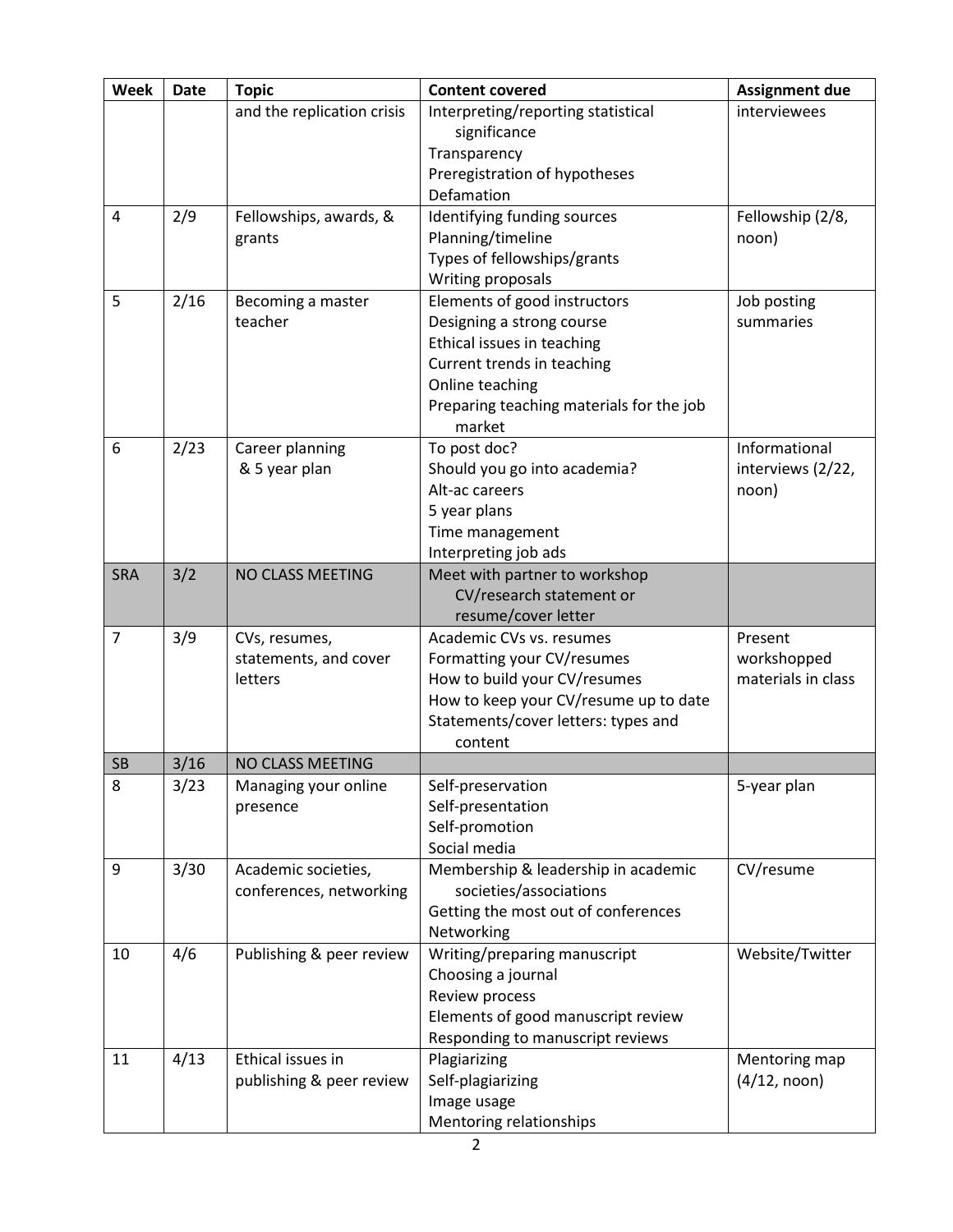| Week | Date | <b>Topic</b>               | <b>Content covered</b>                | <b>Assignment due</b> |
|------|------|----------------------------|---------------------------------------|-----------------------|
|      |      |                            | Determining authorship                |                       |
|      |      |                            | Responsible peer review               |                       |
| 12   | 4/20 | Interviews & Job talks     | Elevator speech                       | Job talk & meeting    |
|      |      |                            | Virtual (Zoom) & phone interviews     | summary (4/19,        |
|      |      |                            | On-campus interviews                  | noon)                 |
|      |      |                            | Alt-ac interviews                     |                       |
|      |      |                            | The job talk: do's and don'ts         |                       |
| 13   | 4/27 | Academic freedom           | What is and isn't covered by academic | Manuscript review     |
|      |      | Diversity & Social justice | freedom?                              |                       |
|      |      | Work-life integration      | Diversity & social justice            |                       |
|      |      |                            | #metoo academia, power in academia    |                       |
|      |      |                            | How to live a "balanced" life         |                       |
| 14   | TBD  | TBD                        |                                       | Elevator speech       |
|      |      |                            |                                       | (TBD)                 |

**Required text**: Kelsky, K. (2015). *The professor is in: The essential guide to turning your Ph.D. into a job*. New York: Three Rivers Press.

I highly recommend reading this book cover to cover, even though I won't assign every chapter. There also will be a number of journal articles and online articles that should be available for free online or through UConn libraries.

**Optional text (for students considering alt-ac career):** Brown Urban J., & Linver, M. R. (2018). *Building a career outside academia: A guide for doctoral students in the behavioral and social sciences.*  Washington, DC: American Psychological Association.

| Assignment                 | Points | Learning objective(s)                                                                                   |
|----------------------------|--------|---------------------------------------------------------------------------------------------------------|
| Discussion                 | 20     | Critically evaluate ethical and professional issues in<br>HDFS. Demonstrate understanding and knowledge |
|                            |        | through oral communication.                                                                             |
| Job posting summaries      | 5      | Locate, identify, and interpret job postings. Plan your                                                 |
|                            |        | grad school time based on these long term goals.                                                        |
| Fellowship                 | 5      | Identify fellowship options. Match interests/experience                                                 |
|                            |        | to fellowships                                                                                          |
| Informational interviews   | 10     | Develop skills in networking with professionals. Create                                                 |
|                            |        | list of skills and experiences needed to achieve career                                                 |
|                            |        | goals.                                                                                                  |
| 5-year plan                | 5      | Identify career goals and steps needed to achieve them.                                                 |
| CV or resume               | 10     | Organize your professional information. Identify                                                        |
|                            |        | strengths/weaknesses/areas for growth.                                                                  |
| Website or Twitter account | 15     | Create and manage your self-presentation online.                                                        |
| Mentoring map              | 5      | Develop and classify list of current/possible mentors                                                   |
| Manuscript review          | 15     | Critically evaluate others' research.                                                                   |
| Job talk/meeting summaries | 5      | Identify strengths and weaknesses in job talks and                                                      |
|                            |        | candidate meetings                                                                                      |
| Elevator speech            | 5      | Master describing self and research to others                                                           |

## **Course requirements:**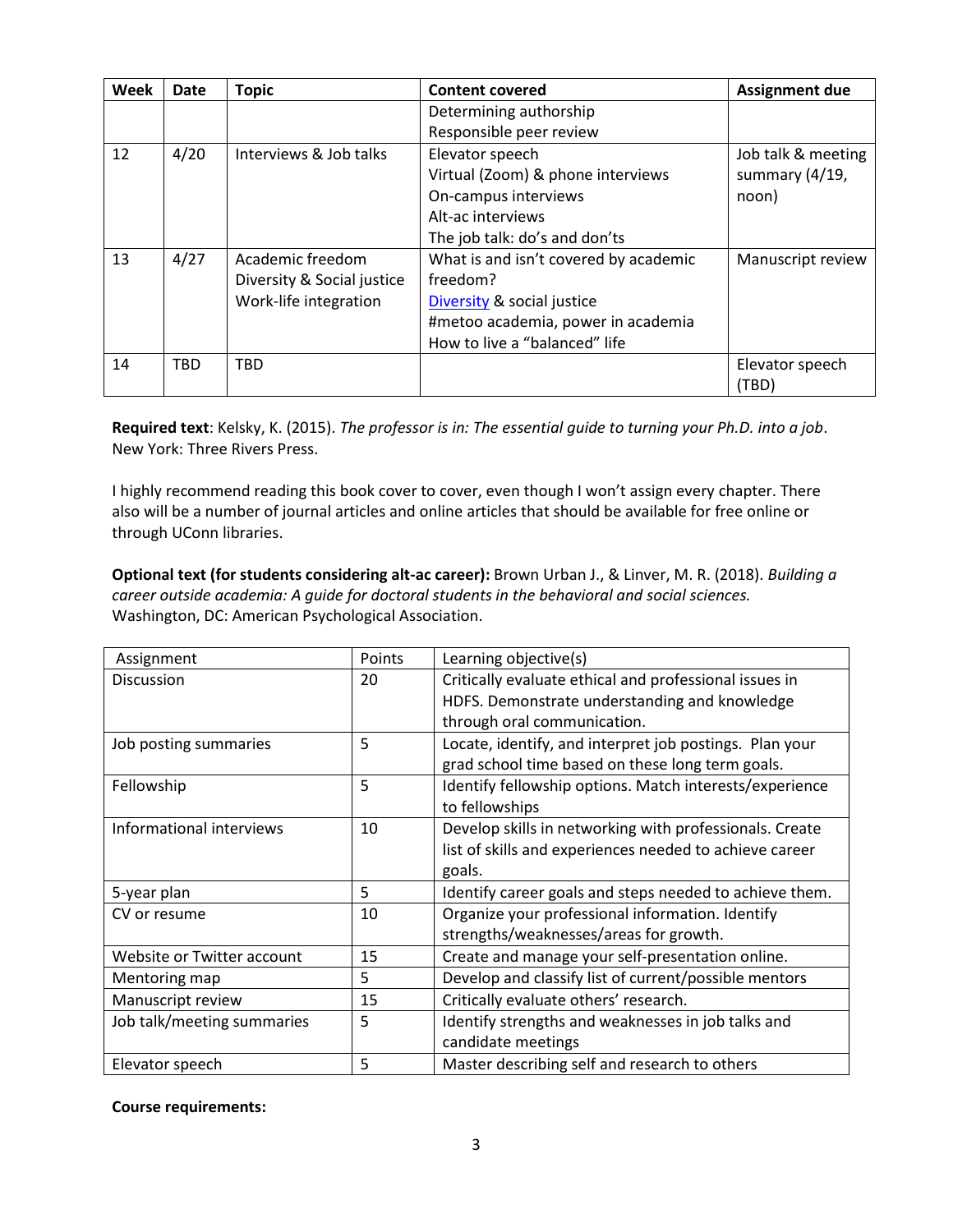- 1. **Attendance/discussion**: Students should attend class regularly, and be active participants in class. Class participation involves coming prepared, asking thoughtful questions, contributing to other students' ideas, and being respectful of classmates. Pay attention to what is going on in the news around academia, professional development, and careers – if you see something relevant, bring it to class for our discussion.
- 2. **Job postings**: Find 2 or more job listings that you think might fit your career goal. They should not be post doc positions, but long term career goals. Send an email that includes PDFs of the postings, and a document (about 1 page) that addresses why these jobs appeal to you, and what you plan to do between now and graduation to make yourself marketable for these jobs.
- 3. **Fellowships**: Find 2 (or more) fellowships from the [spreadsheet t](https://docs.google.com/spreadsheets/d/1e9hAxj5mqUZGHp9yUzwKEG1DWdDJNNFXNCZEYx3dghM/edit#gid=0)hat you could apply to. Email a document (about 1 page) that includes name of the fellowship, link to description, why it seems a good fit for you, and what you would need to do to be competitive for it.
- 4. **Informational interviews.** Contact two people whose careers match your current potential interests (I recognize these may be vague). Interview these two people (phone/video call highly preferred; email if need be) about what their position entails, and what you should be doing over the next few years to obtain a similar career. Submit a brief write up (use template provided) of what you learned in your interviews. As part of the interview, please ask whether they are willing to provide permission for you to share the information with other UConn students. Please email it to the whole class so we can all learn from each other's interviews. Keep in mind that (like everyone) they will be busy. They will be more likely to respond if you give them a reasonable amount of time in which to do so. Criteria for interviewees:
	- a. Preferably alumni of our program, not already interviewed (talk to me for exceptions)
	- b. Graduated 2019 or earlier
	- c. Not a post doc
	- d. Not UConn faculty
	- e. Not someone you already know
- 5. **5-year plan**: Write a 5-year plan. You can use the template provided, or create your own. Include specific plans around scholarly output, graduate student milestones, teaching, professional service, professional development, and job searches/preparation/planning (as relevant). Your assignment should include a full five years, though you can include the current academic year. I recognize you may not know your plans a few years out, so imagine yourself in your ideal next step after graduate school, and write the plan as though that's where you land.
- 6. **CV/resume**: Write a CV or resume. You only have to do one or the other, based on which is a better fit for the types of jobs you anticipate pursuing. There will be examples on HuskyCT. Submit it by email attachment, receive feedback, and submit a revision.
- 7. **Online presence:** We'll discuss why you may want to do one or the other (or both!).
	- a. **Option A Website**: Create a professional website. It could be in any platform, including through weebly, wordpress, wix, squarespace, google sites or another of your choosing. Send me a link to your website. Think about your audience/career goals when crafting your website. It does not have to be super fancy, but should meet the following goals:
		- i. Describe yourself in narrative form
		- ii. Summarize your work, much as you would on a CV (or include your CV)
		- iii. Include links to relevant other websites
		- iv. You are also welcome to, though not required, to include other elements, such as a blog, photos… be creative.
	- b. **Option B Twitter:** Create a Twitter account (if you already have one, you will need to screen shot it at the beginning so you can demonstrate growth). Accomplish the following things, and submit screen shots:
		- i. Write a thoughtful description, including photo(s).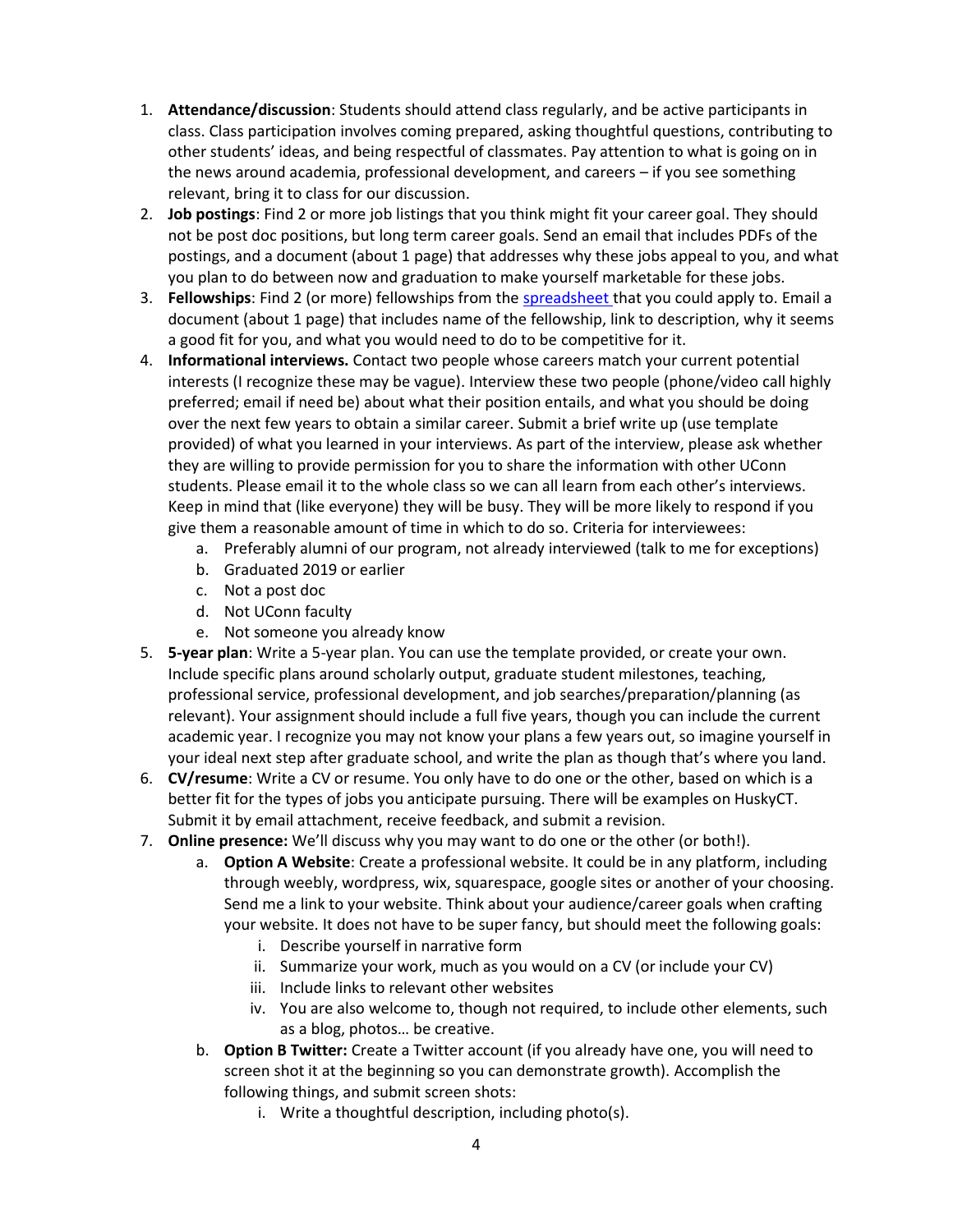- ii. Follow at least 50 relevant scholars
- iii. Retweet at least 10 posts
- iv. Write at least 10 new posts on academics (e.g., research, teaching, work/life integration…)
- v. Comment on at least 5 others' posts
- 8. **Mentoring map**: Complete the NCFDD mentoring map. Submit by email attachment.
- 9. **Manuscript review:** In addition to writing papers, researchers are involved in the publication process as reviewers, providing constructive feedback and evaluation to other authors. For this course, you will review a manuscript that was recently submitted to the *Journal of Research on Adolescence* – you will serve as a student reviewer and I will serve as the senior reviewer. Submit a brief (about 2 pages) review of the manuscript by email attachment.
- 10. **Job talk summaries**. Attend two job talks and meet with two job candidates. I will forward you opportunities when they arise. It could be within HDFS or in other departments. If you have time conflicts, you can view the videotaped versions. Within one week of attending the second talk/meeting, submit by email attachment a brief (about 2 pages, double spaced) paper that:
	- a. Identifies the two speakers, dates, and titles (can be in the heading)
	- b. Compares the relative strengths and weaknesses of the presentations and the candidate during the meeting
	- c. Answers the questions:
		- i. What did you learn from these 2 talks about what you should and shouldn't do in job talks?
		- ii. What did you learn from these 2 meetings about what you should and shouldn't do during a job interview?
		- \*Feel free to refer to points from assigned readings on job talks!
- 11. **Elevator speech**: Being able to describe yourself succinctly and on the spot is an important skill throughout your career. We will take turns in class presenting ourselves in 1-2 minute informal presentations, which will be videotaped. Then we will watch them and discuss them.

# **WEEKLY TOPICS AND READINGS**

# **1: 1/19: General ethical principles in research**

**[https://www.ncfr.org/sites/default/files/ncfr\\_ethical\\_guidelines\\_0.pdf](https://www.ncfr.org/sites/default/files/ncfr_ethical_guidelines_0.pdf)**

[Shives,](https://www.insidehighered.com/blogs/gradhacker/informational-interview) K. (2014, January 30). The informational interview. *Inside Higher Ed.* Retrieved from www.insidehighered.com.

# **2: 1/26: Ethical data management**

- [American Psychological Association.](https://www.apa.org/ethics/code) (2010). *Ethical principles for psychologists and code of conduct.* Retrieved from www.apa.org.
- Fanelli, D. (2009). How many scientists fabricate and falsify research? A systematic review and metaanalysis of survey data. *PLoS One, 4*(5), 1-11.
- Yarrish C., Groshon, L., Mitchell, J. D., Appelbaum, A., Klock, S., Winternitz, T., & Friedman-Wheeler, D. G. (2019). Finding the signal in the noise: Minimizing responses from bots and inattentive humans in online research. *The Behavioral Therapist*, 235-242.

# *List below: each student will choose/be assigned his/her own case study.*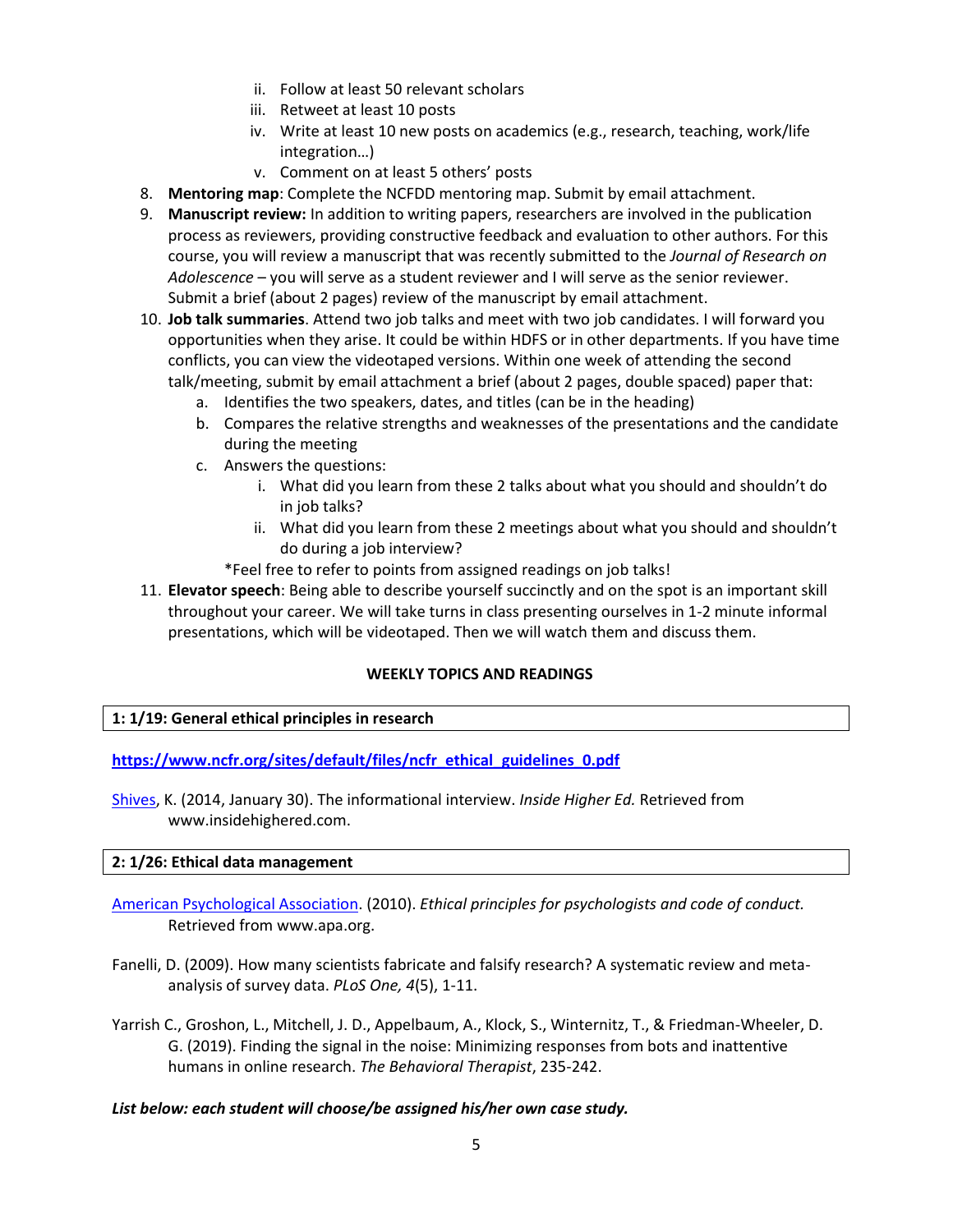- [\\*Bartlett,](https://www.chronicle.com/article/the-criminologist-accused-of-cooking-the-books/) T. (2019, September 24). The criminologist accused of cooking the books. *Chronicle*. Retrieved from [www.chronicle.com.](http://www.chronicle.com/) (Eric Stewart)
- *Note, you could instead read this one by Picket, the accuser; it's longer, but super detailed/interesting. If you choose it, you probably will want to skim some parts:*  [Pickett,](https://econjwatch.org/File+download/1139/PickettMar2020.pdf?mimetype=pdf) J. T. (2020). The Stewart retractions: A quantitative and qualitative analysis. *Economic Journal Watch, 17*(1), 152-190.
- [\\*Bhattacharjee,](http://www.nytimes.com/2013/04/28/magazine/diederik-stapels-audacious-academic-fraud.html?pagewanted=1&_r=2&src=dayp) Y. (2013, April 26). The mind of a con man. *New York Times*. Retrieved from http://www.nytimes.com. (Diederik Stapel).
- [Carey,](http://www.nytimes.com/2015/05/26/science/maligned-study-on-gay-marriage-is-shaking-trust.html) B., & Belluck, P. (2015, May 25). Doubts about study of gay canvassers rattle the field. *New York Times*. Retrieved from www.nytimes.com. (Michael LaCour)
- [Clarke](http://www.huffingtonpost.com/2012/05/11/alzheimers-research-fraud-harvard-marilyn-albert_n_1508026.html), T. (2012, May 10). Alzheimer's research fraud case set for trial. *The Huffington Post*. Retrieved from http://www.huffingtonpost.com. (Harvard Alzheimers researchers)
- [\\*The Economist.](http://www.economist.com/node/21528593) (2011, September 10). An array of errors. *The Economist.* Retrieved from www.economist.com. (Anil Potti & Joseph Nevins)
- [\\*Enserink,](http://news.sciencemag.org/education/2012/06/rotterdam-marketing-psychologist-resigns-after-university-investigates-his-data?ref=hp) M. (2012, June 25). Rotterdam marketing psychologist resigns after university investigates his data. *Science Insider.* Retrieved from www.sciencemag.org (Dirk Smeesters)
- [Goel,](http://www.nytimes.com/2014/08/13/technology/the-boon-of-online-data-puts-social-science-in-a-quandary.html?emc=eta1) V. (2014, August 12). As data overflows online, researchers grapple with ethics. *New York Times*. Retrieved from http://www.nytimes.com. (Facebook manipulation study).
- [\\*Goldberg,](http://www.boston.com/news/nation/articles/2005/03/18/researcher_admits_fraud_in_grant_data?pg=full) C., & Allen, S. (2005). Researcher admits fraud in grant data. *Boston Globe.* Retrieved from www.boston.com. (Eric Poehlman)
- [\\*Simonsohn,](http://datacolada.org/98) U., Simmons, J. & Nelson, L. (2021). [98] Evidence of fraud in an influential field experiment about dishonesty. Retrieved from [www.datacolada.org.](http://www.datacolada.org/) (Shu et al.)
- [\\*Wade,](http://www.nytimes.com/2010/08/28/science/28harvard.html?_r=0) N. (2010, August 27). Harvard researcher may have fabricated data. *New York Times*. Retrieved from www.nytimes.com. (Marc Hauser)

## **3: 2/2: Responsible reporting and the replication crisis**

[Aczel,](https://www.nature.com/articles/s41562-019-0772-6) B., et al. (2020). A consensus-based transparency checklist. *Nature Human Behavior, 4*, 4-6.

[Chambers,](http://www.theguardian.com/science/head-quarters/2014/may/20/psychology-registration-revolution) C. (2014, May 20). Psychology's "registration revolution". *The Guardian*. Retrieved from www.theguardian.com.

[CONSORT](http://www.consort-statement.org/) group (no date). *The CONSORT website*. Retrieved from www.consort-statement.org

- [Dominus,](https://www.nytimes.com/2017/10/18/magazine/when-the-revolution-came-for-amy-cuddy.html) S. (2017, October 18). When the revolution came for Amy Cuddy. *The New York Times*. Retrieved from nytimes.com.
- [Gelman](http://www.google.com/url?sa=t&rct=j&q=&esrc=s&source=web&cd=1&ved=0CB4QFjAA&url=http%3A%2F%2Fwww.stat.columbia.edu%2F~gelman%2Fresearch%2Fpublished%2Fsignif4.pdf&ei=j9i3VK3IGKT9sASNx4GQDQ&usg=AFQjCNGqDfu3Qs8wXWOZUEUVMSPaH-IL7Q&sig2=5F-_2DIlIALm3lzQ96K66w&bvm=bv.83640239,d.cWc&cad=rjt), A., & Stern, H. (2006). The difference between "significant" and "not significant" is not itself statistically significant. *The American Statistician, 60*, 328-331.
- John, L. K., Loewenstein, G., & Prelec, D. (2012). Measuring the prevalence of questionable research practices with incentives for truth telling. *Psychological Science, 23*, 524-532.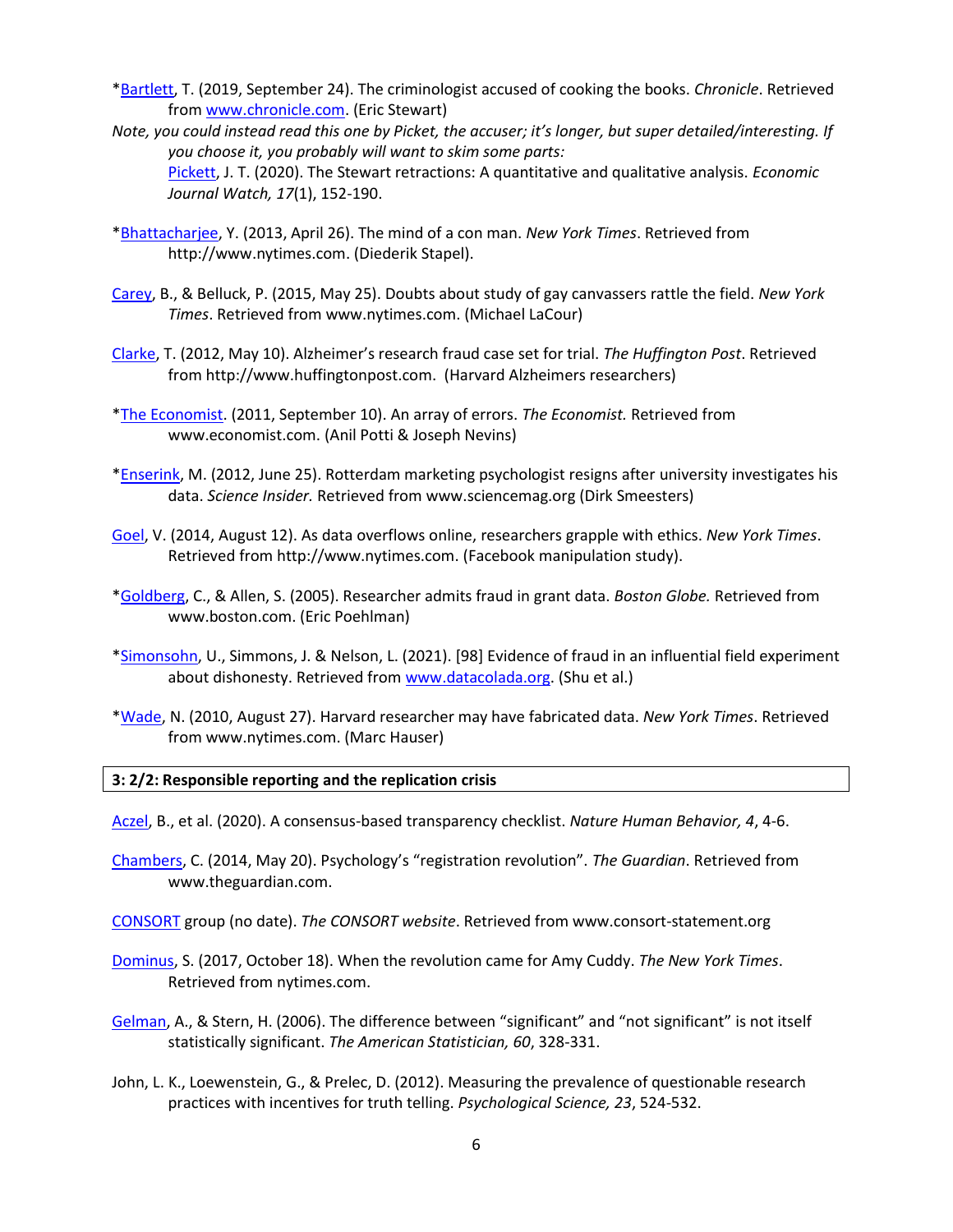[Lewandowsky,](http://andrewgelman.com/wp-content/uploads/2016/02/Lewandowsky-Bishop-2016-Nature.pdf) S., & Bishop, D. (2016). Don't let transparency damage science. *Nature, 529*, 459-461.

[Loken,](http://science.sciencemag.org/content/355/6325/584) E. & Gelman, A. (2017). Measurement error and the replication crisis. *Science, 355*, 584-585.

[Resnick,](https://www.vox.com/science-and-health/2018/9/19/17879102/brian-wansink-cornell-food-brand-lab-retractions-jama) B., & Belluz, J. (2018, October 24). A top Cornell food researcher has had 15 studies retracted. That's a lot. *Vox*. Retrieved from vox.com. (Brian Wansink)

## **4: 2/9: Fellowships, awards, and grants**

Kelsky, TPII: chapters 51 & 52

[Smyth,](https://ssri.psu.edu/sites/ssri/files/SSRI_NIH_Presentation_Slides_2014.pptx) J., BeLue, R., Neiderhiser, J., & Downs, D. (no date). *The grant writing and review process at NIH.*  Retrieved from http://www.ssri.psu.edu. (other related resources here: [https://ssri.psu.edu/resources\)](https://ssri.psu.edu/resources)

## **5: 2/16: Becoming a master teacher**

[Armstrong,](https://cft.vanderbilt.edu/guides-sub-pages/blooms-taxonomy/) P. (no date). Bloom's Taxonomy. *Vanderbilt University*. Retrieved from [www.vanderbilt.edu.](http://www.vanderbilt.edu/)

- [Carnegie](https://www.cmu.edu/teaching/resources/teachingportfolios/) Mellon University Eberly Center (no date). *Teaching portfolios*. Retrieved from cmu.edu.
- [Miller,](https://www.washingtonpost.com/news/morning-mix/wp/2015/11/12/grow-up-tweets-legendary-mizzou-football-star-to-students-who-hounded-hero-professor/?utm_term=.5b1eaf07db64) M. E. (2015, November 12). Grow up tweets legendary Mizzou football star to students who hounded hero professor. *Washington Post.* Retrieved from [www.washingtonpost.com.](http://www.washingtonpost.com/)
- [Pérez-Peña,](http://www.nytimes.com/2013/02/02/education/harvard-forced-dozens-to-leave-in-cheating-scandal.html) R. (2013, February 1). Harvard forced dozens to leave in cheating scandal. *New York Times.*  Retrieved from [www.nytimes.com.](http://www.nytimes.com/2013/02/02/education/harvard-forced-dozens-to-leave-in-cheating-scandal.html)
- [Reid,](https://www.mareonline.nl/en/background/fraud-disappearing-evaluations-and-a-toxic-environment-how-the-best-statistics-group-in-the-netherlands-fell-apart/) M., & Wichgers, S. (2021, June 24). *Fraud, disappearing evaluations and a toxic environment: How the best statistics group in the Netherlands fell apart*. Retrieved from www.mareonline.nl.
- [Stanford](https://tomprof.stanford.edu/posting/1625) University (no date). Diversity and inclusion Put it in the syllabus! Retrieved from tomprof.stanford.edu.
- [Vanderbilt University](https://cft.vanderbilt.edu/guides-sub-pages/teaching-statements/) (no date). *Teaching statements.*
- *Find one article/blog post/video about teaching, and be prepared to share what you learned with your classmates. Sources can include Chronicle, Inside Higher Ed, Professor Is In, CETL (but could be from anywhere!). Topics could be anything – general tips, teaching during a pandemic/remote teaching, diversity in the classroom…*

# **6: 2/23: Career planning and 5-year plan**

Kelsky, TPII: chapters 6-8, 10, 14-19, 59-61

- [Cardozo,](http://theprofessorisin.com/2016/06/07/the-altpost-ac-makeover-from-field-to-function-and-new-forms-cardozo/) K. (2016, June 7). *The alt/post-ac makeover: From field to function and new forms*. Retrieved from [theprofessorisin.com.](http://theprofessorisin.com/2016/05/31/the-post-acs-guide-to-the-cover-letter/)
- [Jonker,](https://tanyajonker.com/essays/industry-jobs) T. (2020, October 14). *Industry jobs for those with training in neuroscience, cognition, or psychology*. Retrieved from tanyajonker.com.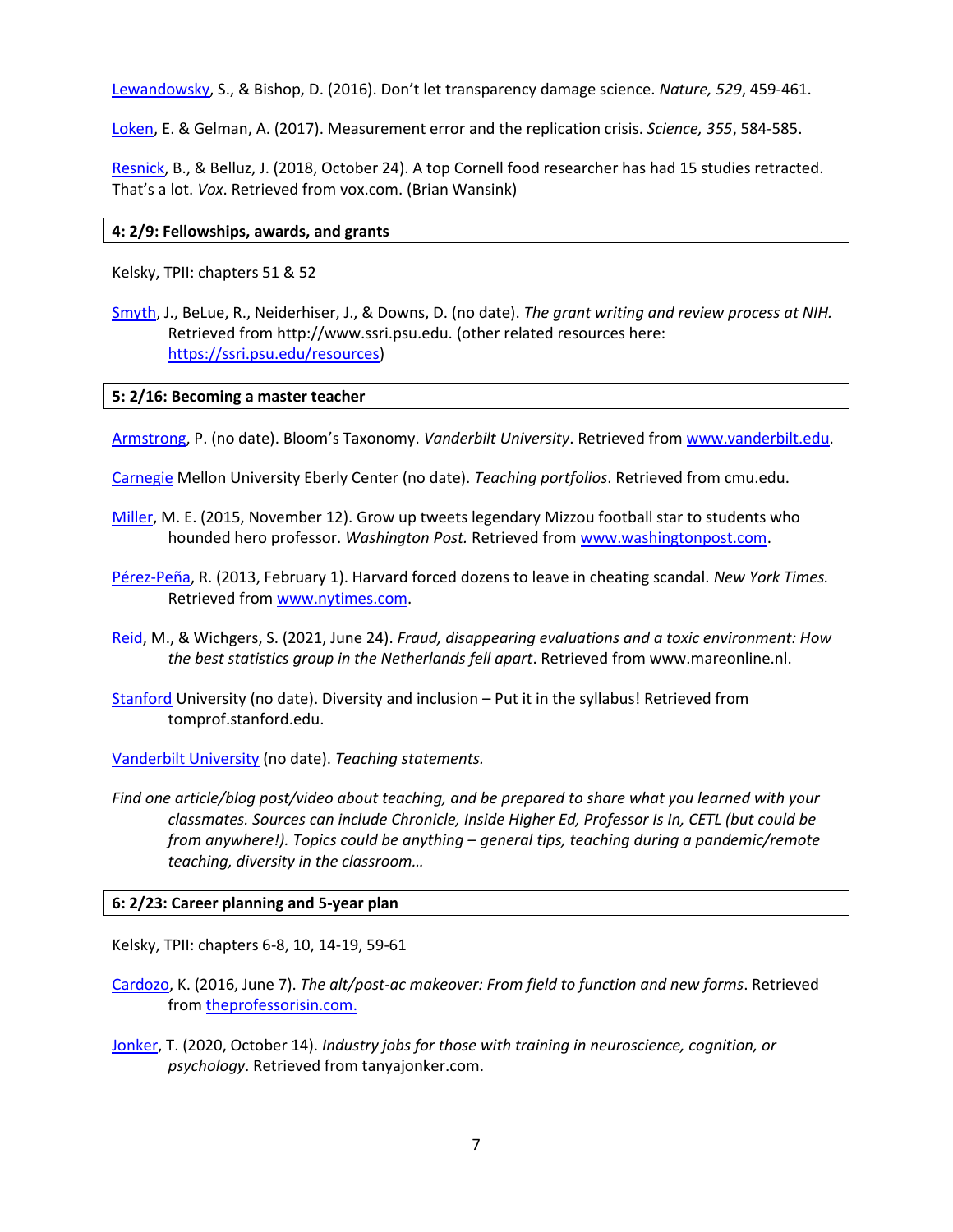- [Palermo,](https://iaphs.org/the-world-is-your-oyster-advice-for-phd-students-considering-non-academic-jobs/) T., Ngo, T., Mueller, V., & Peterman, A. (no date). *The world is your oyster: Advice for PhD students considering non-academic jobs*. Retrieved from iaphs.org.
- [Reinero,](https://socialsciences.nature.com/posts/55118-the-path-to-professorship-by-the-numbers-and-why-mentorship-matters) D. A. (2019, October 23). The path to professorship by the numbers and why mentorship matters. Behavioral & Social Sciences Nature. Retrieved from socialsciences.nature.com.
- [Wood](http://www.chronicle.com/article/The-PhDs-Guide-to-a/143715/), L. M. (2014, January 6). The Ph.D.'s guide to a nonfaculty job search. *Chronicle of Higher Education*. Retrieved fro[m www.chronicle.com.](http://www.chronicile.com/)

Optional:

For many other readings on alt-academic careers, try here (not required): **<http://theprofessorisin.com/category/post-ac-help/>**

# **7: 3/9: CVs, resumes, statements, and cover letters**

Kelsky, TPII: chapters 22-28, 62

[Beck,](https://cft.vanderbilt.edu/guides-sub-pages/developing-and-writing-a-diversity-statement/) S. L. (2018). *Developing and writing a diversity statement.* Vanderbilt University Center for Teaching. Retrieved from cft.vanderbilt.edu.

*Or read:* 

- [UCLA](https://equity.ucla.edu/programs-resources/faculty-search-process/faculty-search-committee-resources/sample-guidance/) (no date). *EDI statement guidance for candidates* [title altered slightly for comprehension]. Retrieved from equity.ucla.edu.
- [Hannibal,](http://theprofessorisin.com/2016/05/31/the-post-acs-guide-to-the-cover-letter/) D. (2016, May 31). *The post-ac's guide to the cover letter.* Retrieved from [theprofessorisin.com.](http://theprofessorisin.com/2016/05/31/the-post-acs-guide-to-the-cover-letter/)

[Hannibal,](http://theprofessorisin.com/2016/04/18/the-post-acs-guide-to-the-resume/) D. (2016, April 18). The post-ac's guide to the resume. Retrieved from [theprofessorisin.com.](http://theprofessorisin.com/2016/05/31/the-post-acs-guide-to-the-cover-letter/)

- [Houston,](http://chronicle.com/blogs/profhacker/creatingmaintaining-your-cv/26887) N. (2010, September 14). Creating and maintaining your CV. *The Chronicle of Higher Education*. Retrieved from [www.chronicle.com.](http://www.chronicle.com/)
- [McGlynn,](https://www.insidehighered.com/advice/2014/01/24/essay-writing-cover-letter-academic-job-teaching-institution) T. (2014, January 24). Getting the emphasis right. *Inside Higher Ed*. Retrieved from insidehighered.com.

# **8: 3/23: Managing online presence**

[Posner,](http://chronicle.com/blogs/profhacker/creating-your-web-presence-a-primer-for-academics/30458) M. (2011, February 14). Creating your web presence: A primer for academics. *Chronicle of Higher Education*. Retrieved from [www.chronicle.com.](http://www.chronicle.com/)

[Rust,](https://scicomm.plos.org/2019/06/18/a-nifty-guide-for-academics-on-using-twitter/) N. (2019, June 18). *A nifty guide for academics on using Twitter*. Retrieved from scicomm.plos.org.

Searles, K., & Krupnikov, Y. (2018). How not to get ratioed and other advice for the savvy graduate mentor. *Political Communication, 35*, 669-673.

Optional:

[Quintana,](https://shows.acast.com/dsquintana/episodes/social-media-for-academics-why-and-how) D. (2021, January 1). Social media for academics: Why and how. Podcast retrieved from https://shows.acast.com/dsquintana.

# **9: 3/30: Academic societies, conferences, networking**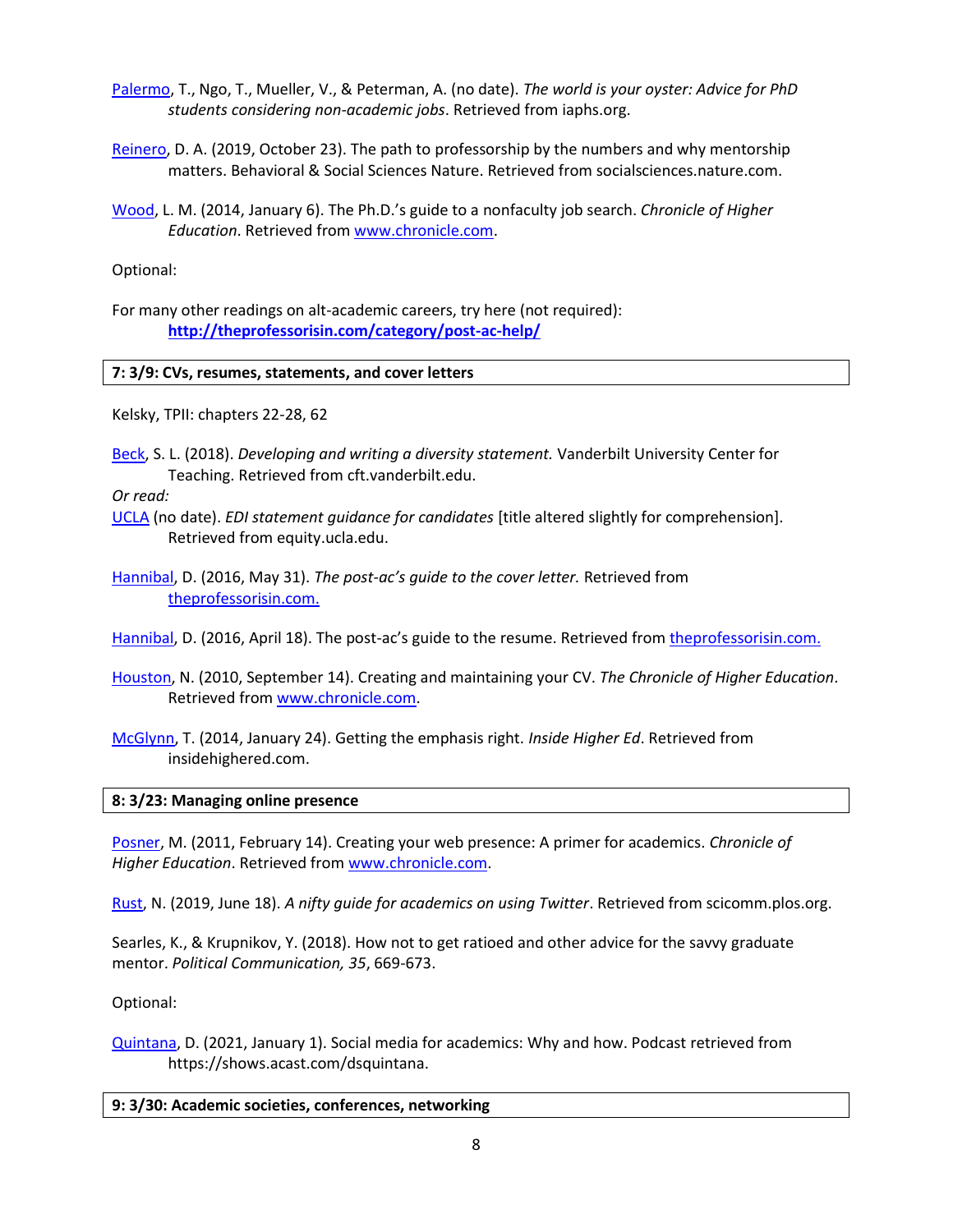[Edwards,](https://ocw.mit.edu/courses/electrical-engineering-and-computer-science/6-857-network-and-computer-security-spring-2014/projects/MIT6_857S14_proj_umic-talk.pdf) P. N. (2013). *How to give an academic talk, v 5.1*. Retrieved fro[m www.ocw.mit.edu.](http://www.ocw.mit.edu/)

[Errin,](https://journals.plos.org/ploscompbiol/article?id=10.1371/journal.pcbi.0030102) T. C., & Bourne, P. E. (2007). Ten simple rules for a good poster presentation. *PLOS: Computational Biology, 3*, e102.

*\*This website has a lot of information; feel free to look at it now, or save it for future presentations.*  [Hess,](https://go.ncsu.edu/posters) G., Tosney, K., & Liegel, L. (no date). *Creating effective poster presentations: An effective poster*. Retrieved from ncsu.edu.

[Lefkowitz,](http://www.evalefkowitz.com/prof-dev-blog/how-to-network-at-a-conference) E. S. (2013, October 29). *How to network at a conference*. Retrieved from [www.evalefkowitz.com.](http://www.evalefkowitz.com/)

[Morrison,](https://www.youtube.com/watch?v=1RwJbhkCA58) M. (2019, March 25). *How to create a better research poster in less time*. YouTube.

[Richards,](https://www.insidehighered.com/advice/2019/12/06/how-network-effectively-even-if-you-would-rather-avoid-it-opinion) B. N. (2019, December 6). Networking strategies for academics who are bad at it. *Inside Higher Ed*. Retrieved from insidehighered.com.

## **10: 4/6: Publishing & peer review**

- [Bengston,](https://www.ncfr.org/jmf/jmf-reviewers/reviewer-guidelines) V. L., & MacDermid, S. M. How to review a journal article: Suggestions for first-time reviewers and reminders for seasoned experts. Retrieved from www.ncfr.org.
- [Cormode,](http://dimacs.rutgers.edu/~graham/pubs/papers/adversarial.pdf) G. (2008). How not to review a paper: The tools and techniques of the adversarial reviewer. *SIGMOD Record, 37,* 100-104.
- [Mensch,](https://static1.squarespace.com/static/5f455f635c27d9245c08d8d3/t/5f710bb302200104f69034bc/1601244084119/10_simple_rules_structuring_papers_PLOS_2017.pdf) B., & Kording, K. (2017). Ten simple rules for structuring papers. *PLOS Computational Biology, 13*(9), 1-9.
- White, L. (2005). Writes of passage: Writing an empirical journal article. *Journal of Marriage and Family*, 67, 791-798.
- [Wiley \(](https://authorservices.wiley.com/Reviewers/journal-reviewers/how-to-perform-a-peer-review/step-by-step-guide-to-reviewing-a-manuscript.html)no date). Step by step guide to reviewing a manuscript. Retrieved from [www.authorservices.wiley.com.](http://www.authorservices.wiley.com/)

Sample manuscript & review (on Husky CT)

*Optional resources:*

- [Kallestinova,](https://www.ncbi.nlm.nih.gov/pmc/articles/PMC3178846/) E. D. (2011). How to write your first research paper. *Yale Journal of Biology and Medicine, 84*, 181-190.
- [Vandenbroucke](http://annals.org/aim/fullarticle/737187/strengthening-reporting-observational-studies-epidemiology-strobe-explanation-elaboration), J. P., von Elm, E., Altman, D. G., Gotzsche, P. C., Mulrow, C. D., Pocock, S. J. … & Egger, M. (2007). Strengthening the reporting of observational studies in epidemiology (STROBE): Explanation and elaboration. *Annals of Internal Medicine, 147*, W163-W194.

## **11: 4/13: Ethical issues in publishing and peer review, mentoring relationships**

Kelsky, TPII: chapters 55 & 56

[American](http://www.google.com/url?sa=t&rct=j&q=&esrc=s&source=web&cd=1&ved=0CB4QFjAA&url=http%3A%2F%2Fwww.apa.org%2Fscience%2Fleadership%2Fstudents%2Fauthorship-paper.pdf&ei=dw5tVMqZLdCMsQSsp4LwAw&usg=AFQjCNE0Fwcq2G1Js-Ct5QcdT0xi9OfVGw&sig2=QzGH6XP7X1o1MYe99z-2tw&bvm=bv.80120444,d.cWc&cad=rjt) Psychological Association Science Student Council. (2006). *A graduate student's guide to determining authorship credit and authorship order.* Retrieved from www.apa.org.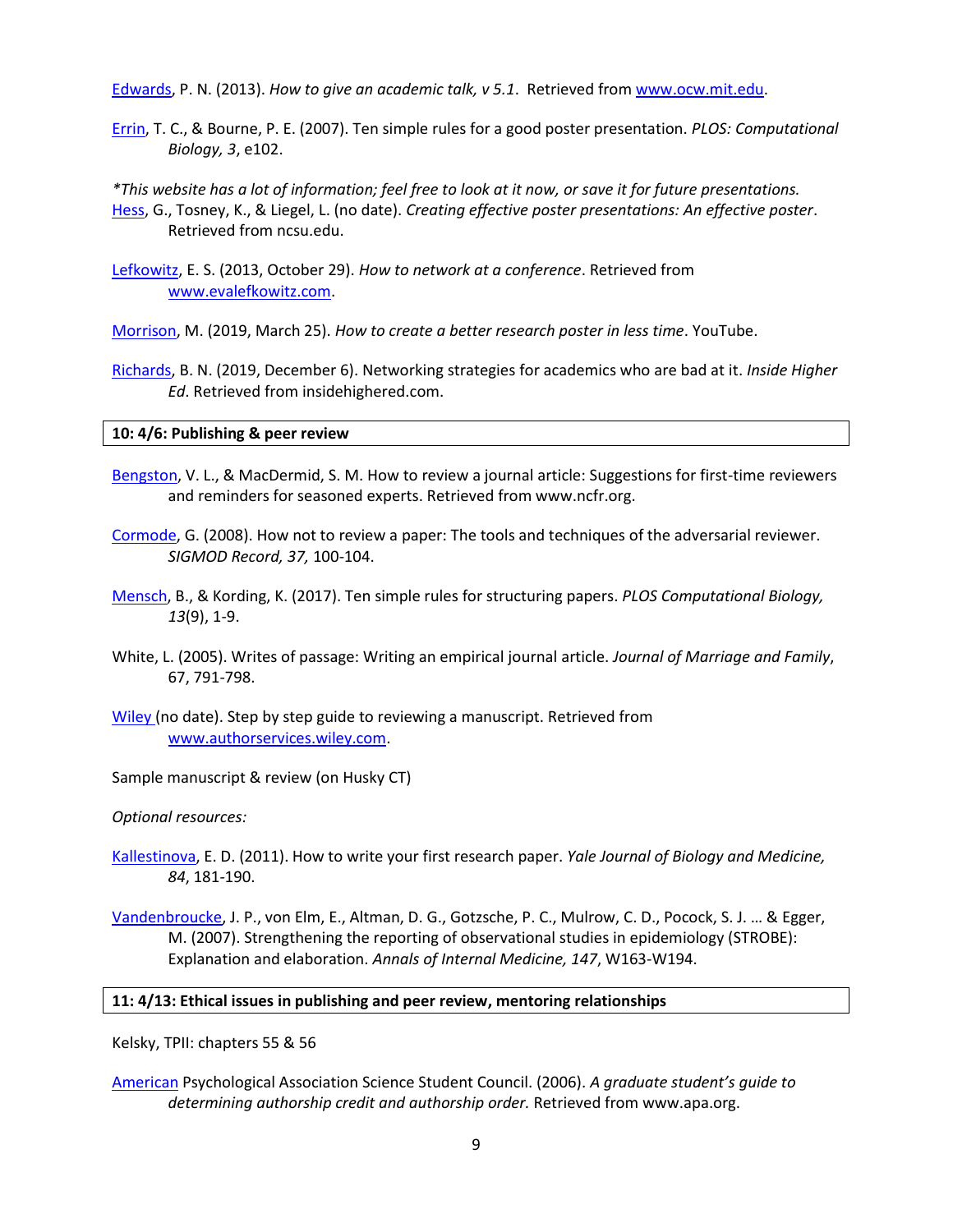[Authorship checklist,](https://www.google.com/url?sa=t&rct=j&q=&esrc=s&source=web&cd=1&ved=0CB4QFjAA&url=https%3A%2F%2Fwww.apa.org%2Fscience%2Fleadership%2Fstudents%2Fauthorship-determination.pdf&ei=r0G3VJStIMq8ggT0oYToAg&usg=AFQjCNF-000CokjDTyQGBAoBYBCE-4xdiw&sig2=Q-g2ivi_MruNxw-03ann2Q&bvm=bv.83829542,d.eXY&cad=rjt) based on: Winston, Jr., R. B. (1985). A suggested procedure for determining order of authorship in research publications. *Journal of Counseling and Development, 63,* 515-518. *[And](https://www.apa.org/science/leadership/students/authorship-determination-scorecard.pdf) an updated version, also on APA website*

[Elsevier](https://www.elsevier.com/authors/policies-and-guidelines/credit-author-statement) (no date). CRediT author statement. Retrieved from Elsevier.com.

- [Lee,](http://blog.apastyle.org/apastyle/2016/01/navigating-copyright-part-2.html) C. (2016, January 22). Navigating copyright for reproduced images: Part 2. Determining whether permission is needed. *APA Style Blog*. Retrieved fro[m blog.apastyle.org.](http://blog.apastyle.org/)
- [Montgomery,](https://aan.msu.edu/wp-content/uploads/2017/08/Montgomery_2017_mentoring.pdf) B. L. (2017). Mapping a mentoring roadmap and developing a supportive network for strategic career advancement. *SAGE Open*, 1-13.

[NCFDD](https://www.facultydiversity.org/PathfindersMentorMap) (2018). *NCFDD Mentoring map.* Retrieved from facultydiversity.org. *\*Optional: You could also watch this [video](https://www.facultydiversity.org/webinars/cultivatingyournetwork18) about cultivating your network*

[Rockwell,](http://ori.hhs.gov/sites/default/files/prethics.pdf) S. (2005). *Ethics of peer review: A guide for manuscript reviewers.* Retrieved from [http://ori.hhs.gov.](http://ori.hhs.gov/)

## *List below: each student will choose/be assigned his/her own case study.*

- \*[Barbash,](http://www.washingtonpost.com/news/morning-mix/wp/2015/03/27/fabricated-peer-reviews-prompt-scientific-journal-to-retract-43-papers-systematic-scheme-may-affect-other-journals) F. (2015, March 27). Major publisher retracts 43 scientific papers amid wider fake peer-review scandal. *The Washington Post*. Retrieved from [www.washingtonpost.com.](http://www.washingtonpost.com/)
- [Flaherty,](https://www.insidehighered.com/news/2014/04/25/investigation-brown-professors-plagiarism-case-goes-public) C. (2014, April 25). In her own words. *Inside Higher Ed*. Retrieved from [www.insidehighered.com.](http://www.insidehighered.com/) (Vanessa Ryan)
- [Gelman,](http://andrewgelman.com/2011/09/19/another-wegman-plagiarism-copying-without-attribution-and-further-discussion-of-why-scientists-cheat/) A. (2011, September 19). Another Wegman plagiarism copying-without-attribution, and further discussion of why scientists cheat. Retrieved from [www.andrewgelman.com.](http://www.andrewgelman.com/) (Ed Wegman)
- [Gelman,](http://andrewgelman.com/2014/03/05/plagiarism-arizona-style/) A. (2014, March 5). Plagiarism, Arizona Style. Retrieved fro[m www.andrewgelman.com.](http://www.andrewgelman.com/) (Matthew Whitaker)
- [Gelman,](https://statmodeling.stat.columbia.edu/2018/11/09/recapping-recent-plagiarism-scandal/) A. (2018, November 9). Recapping the recent plagiarism scandal. Retrieved from [www.andrewgelman.com.](http://www.andrewgelman.com/) (Irving & Holden)
- \*[Leo,](http://www.cbc.ca/news/canada/saskatchewan/university-of-regina-prof-investigated-for-allegedly-plagiarizing-student-s-work-1.2832907) G. (2014, November 13). University of Regina prof investigated for allegedly plagiarizing student's work. *CBC News*. Retrieved fro[m www.cbc.ca.](http://www.cbc.ca/) (Shahid Azam & Arjun Paul).
- [Levingston](https://www.washingtonpost.com/entertainment/books/jane-goodall-book-seeds-of-hope-contains-borrowed-passages-without-attribution/2013/03/19/448ad1f6-8bf3-11e2-9f54-f3fdd70acad2_story.html), S. (2013, March 19). Jane Goodall's 'Seeds of Hope' contains borrowed passages without attribution. *The Washington Post*. Retrieved fro[m www.washingtonpost.com.](http://www.washingtonpost.com/) (Jane Goodall)
- [Schmidt,](http://chronicle.com/article/UNLV-Professor-Is-Investigated/148443/) P. (2014, August 21). UNLV professor is investigated for career-spanning plagiarism. *Chronicle of Higher Education*. Retrieved from [www.chronicle.com.](http://www.chronicile.com/) (Mustapha Marrouchi).

## **12: 4/20: Interviews and job talks**

Kelsky, TPII: chapters 30-34, 37, 39

[Curie,](https://williamcurrie.net/2018/12/21/faculty-candidates-tips-for-a-successful-skype-interview/) B. (2018, December 21). *Faculty candidates: Tips for a successful "Skype" interview.* Retrieved from williamcurrie.net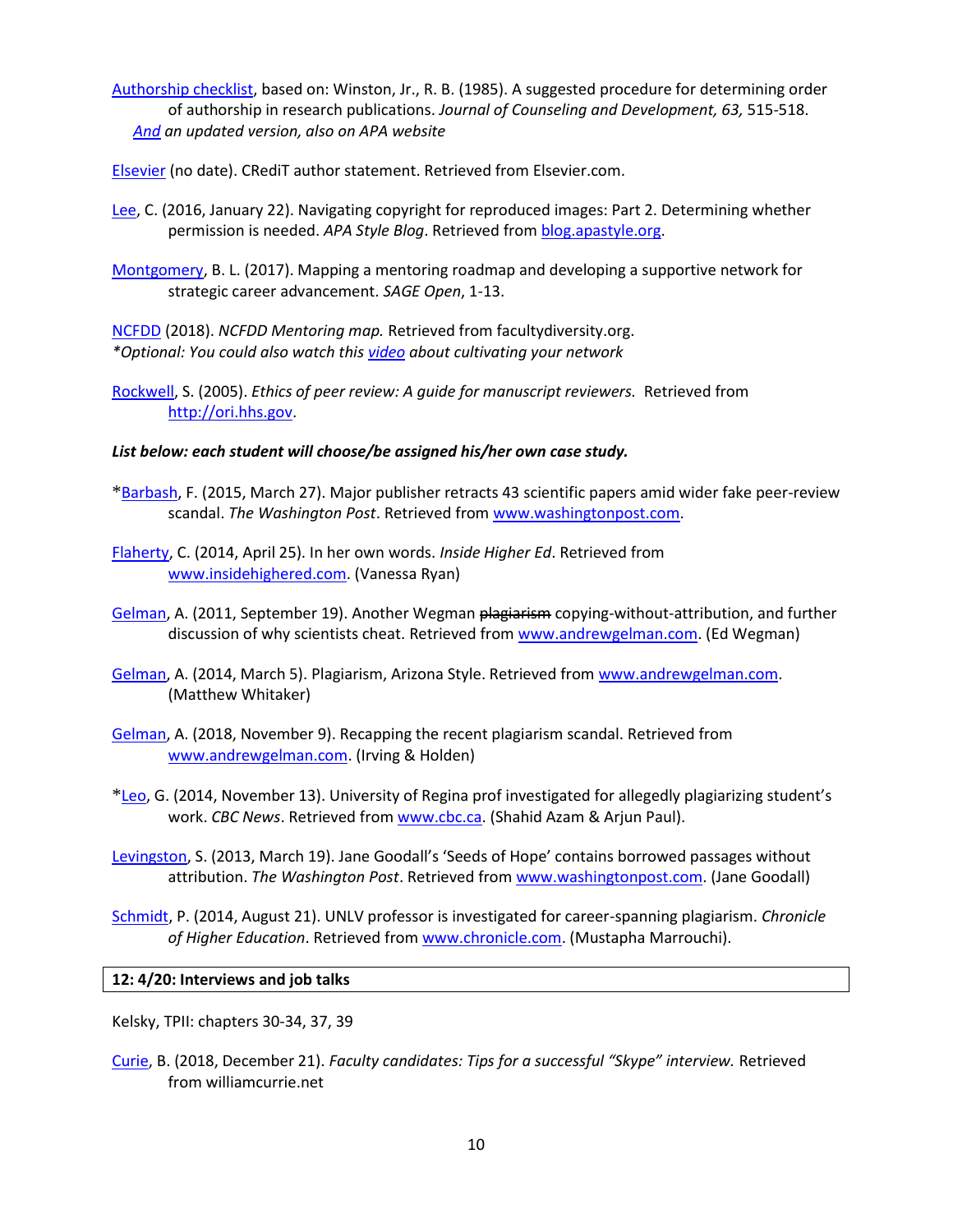[Daily](https://www.insidehighered.com/advice/2015/10/23/advice-getting-job-selective-liberal-arts-college-essay) Nous Contributes (2015, October 23). A guide for applying to jobs at selective liberal arts colleges. *Inside Higher Ed*. Retrieved from insiderhighered.com.

[Fleming,](http://www.insidehighered.com/advice/2013/04/29/essay-interview-questions-academic-job-searches) S. A. (2013, April 29). Interview questions. *Inside Higher Ed*. Retrieved from insidehighered.com.

*\*Or could read this one – it's newer, but not categorized:* 

[Gabard-Durnam](https://docs.google.com/document/d/1pVAkbJQ7IV147COpAhP32u-qVKuaHbYlurWjiOVLWvo/edit) (no date). *Potential (phone) interview questions*. Retrieved from plasticityinneurodevelopmentlab.com.

[Langer,](http://theprofessorisin.com/2015/02/09/the-question-is-not-the-question-postac-version-langer/) J. (2015, February 9). The question is not the question, post-ac version – Langer. *The Professor Is in*. Retrieved from [www.theprofessorisin.com.](http://www.theprofessorisin.com/)

[Sura,](https://journals.plos.org/ploscompbiol/article?id=10.1371/journal.pcbi.1007163) S. A., et al. (2019). Ten simple rules for giving an effective job talk. *PLOS Computational Biology.*

- [Vaillancourt,](http://chronicle.com/blogs/onhiring/asking-the-right-questions/34300) A. M. (2012, October 5). Asking the right questions. *Chronicle of Higher Education*. Retrieved from [www.chronicle.com.](http://www.chronicle.com/)
- [Weinhold](http://theprofessorisin.com/2016/03/27/dont-be-that-asshole-by-kellee-weinhold/), K. (2016, March 27). Don't be that asshole. *The Professor Is In.* Retrieved from [www.theprofessorisin.com.](http://www.theprofessorisin.com/)

*Optional:* 

[Division for Research](https://www.youtube.com/watch?v=UWoWRXXMYlY&list=PLlv0qz3f1OkCv6iTBMWuo2p6qEucqI3v-) – CEC (2020, Sep – Nov). *The academic job search: DR webinar series Fall 2020*. YouTube.

## **13: 4/27: Academic freedom, Diversity & Social justice, work-life integration**

- [Anderson,](https://www.washingtonpost.com/local/education/academias-metoo-moment-women-accuse-professors-of-sexual-misconduct/2018/05/10/474102de-2631-11e8-874b-d517e912f125_story.html?noredirect=on&utm_term=.b5d924f91ca3) N. (2018, May 10). Academia's #MeToo moment: Women accuse professors of sexual misconduct. *The Washington Post*. Retrieved from [www.washingtonpost.com](http://www.washingtonpost.com/)
- [DiAngelo](https://static1.squarespace.com/static/5f455f635c27d9245c08d8d3/t/5f694033e8fce359cbf07806/1600733235895/Leaning+in+-+a+students+guide.pdf) & Sensoy (no date). *Leaning in: A student's guide to engaging constructively with social justice content*.
- [Flaherty,](https://www.insidehighered.com/news/2018/09/20/why-one-academic-spends-hours-week-putting-together-spreadsheet-documented) C. (2018, September 20). Beyond naming to shame. *Inside Higher Ed*. Retrieved from [www.insidehighered.com](http://www.insidehighered.com/) (#MeToo)
- [Graves,](https://www.the-scientist.com/editorial/an-open-letter-scientists-and-racial-justice-67648) J., & Jarvis, E. D. (2020, June 19). An open letter: Scientists and racial justice. Retrieved from thescientist.com

Implicit Attitude Test.<https://implicit.harvard.edu/implicit/takeatest.html>

[How t](https://leanin.org/education/drop-the-ball-doing-more-of-what-matters)o cut your to do list and get more done (4 minute video). Viewed at [www.leanin.org.](http://www.leanin.org/)

*List below: each student will choose/be assigned his/her own case study; or you can choose your own!*

- [Bilefsky](http://www.nytimes.com/2015/06/12/world/europe/tim-hunt-nobel-laureate-resigns-sexist-women-female-scientists.html?_r=0), B. (2015, June 11). Women respond to Nobel Laureate's 'Trouble with girls.' *The New York Times*. Retrieved from [www.nytimes.com.](http://www.nytimes.com/) (Tim Hunt).
- [Fish,](http://select.nytimes.com/2007/03/24/opinion/24fish.html?scp=26&sq=stanley+fish&st=nyt) S. (2007). Advocacy and teaching. *New York Times*. March 24, 2007. Retrieved from [www.nytimes.com.](http://www.nytimes.com/) (Emily Brooker)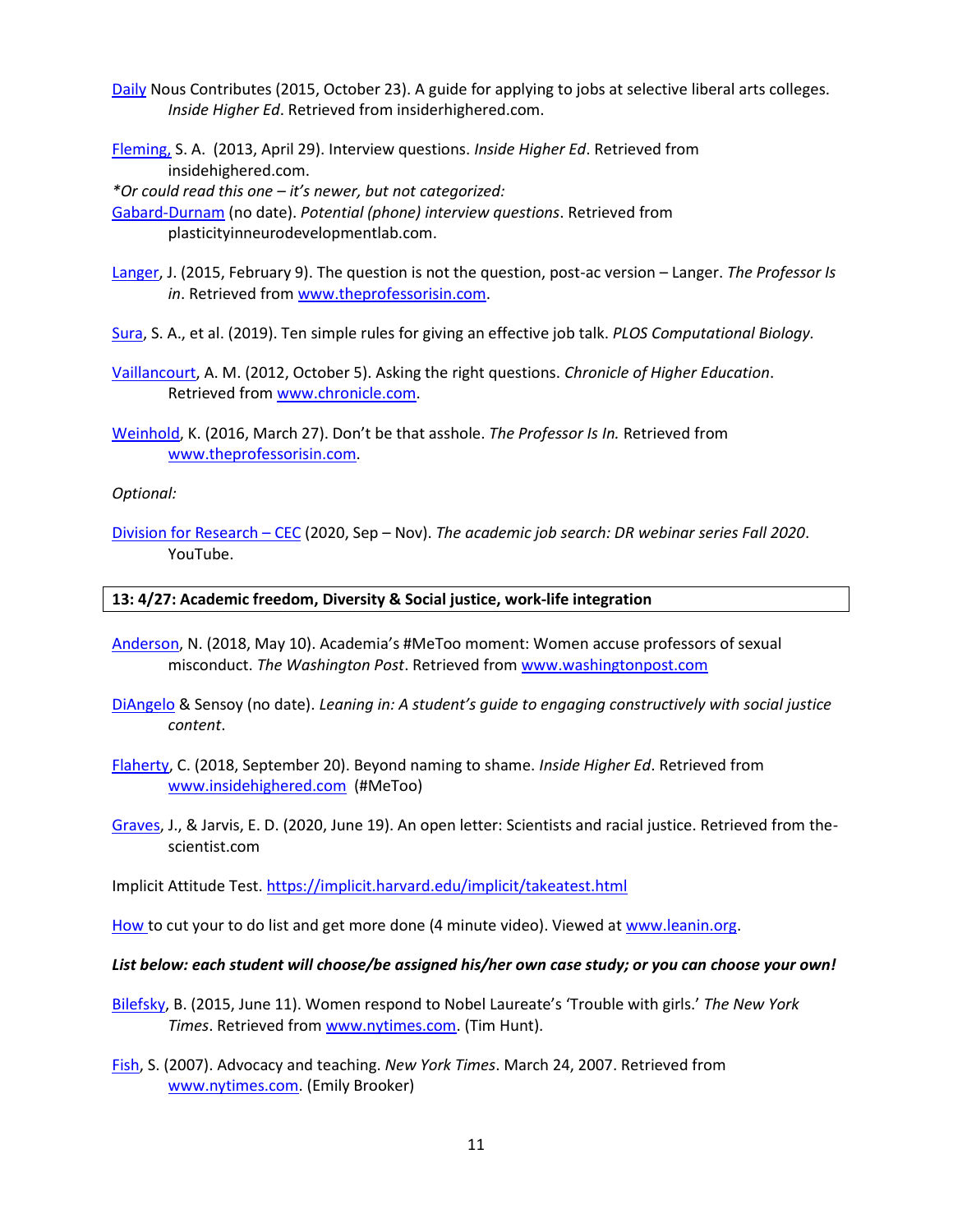[Flaherty,](https://www.insidehighered.com/news/2017/04/25/controversy-over-alice-goffman-leads-pomona-students-say-her-alleged-racial) C. (2017, April 25). Past as prologue. *Inside Higher Ed.* Retrieved from [www.insidehighered.com.](http://www.insidehighered.com/) (Alice Goffman)

- [\\*Flaherty,](https://www.insidehighered.com/news/2020/12/22/retracting-bad-take-female-mentorship) C. (2020, December 22). Retracting a bad take on female mentorship. Retrieved from [www.insidehighered.com.](http://www.insidehighered.com/) (Nature article on mentoring)
- [\\*Flaherty,](https://www.insidehighered.com/news/2022/01/18/penn-state-seeks-fire-professor-over-vaccine-rally-tussle) C. (2022, January 18). Not a criminal, but not professor material? *Inside Higher Ed*. Retrieved from [www.insidehighered.com.](http://www.insidehighered.com/) (Oliver Baker)
- [Jesse,](https://www.freep.com/story/news/local/2014/12/18/michigan-professor-republicans/20580167/) D. (2014, December 18). U-M regent blasts prof who wrote "I hate Republicans." *Detroit Free Press.* Retrieved fro[m www.freep.com.](http://www.freep.com/) (Susan Douglas)
- \*[Miller,](https://www.thegazette.com/higher-education/iowa-state-university-pays-275000-to-settle-with-former-lab-director-claiming-harassment-from-chai/) V. (2021, November 23). Iowa State University pays \$275,000 to settle with former lab director claiming harassment from chair. *The Gazette*. Retrieved from [www.thegazette.com.](http://www.thegazette.com/) (Elizabeth Shirtcliff, HDFS professor)
- [Petit](https://www.chronicle.com/article/a-college-warned-a-professor-about-her-tweet-she-says-its-retaliation), E. (2021, January 19). A college warned a professor about her tweet. She says that's retaliation. *Chronicle*. Retrieved fro[m www.chronicle.com](http://www.chronicle.com/) (L.D. Burnett)

# **Other resources:**

These are topics we won't cover directly during class, or expansions of topics we do cover. You may find them useful, either for a particular assignment (e.g., creating website), or more generally.

- **Ethical topics covered elsewhere that you are expected to know:**
	- $\triangleright$  Ethical treatment of human subjects (covered in orientation and CITI IRB training)
		- Plagiarism (The best resource I've ever seen: [https://plagiarism.iu.edu/index.html\)](https://plagiarism.iu.edu/index.html)
- **Sample websites of students and faculty:** 
	- <http://www.meganmaas.com/> <http://allisonhepworth.com/> <https://decidetocommit.com/> <http://davidmlydon.weebly.com/> <https://www.shaarp.org/> <http://www.lehmiller.com/> <http://www.drkarenblair.com/> <http://lisa-wade.com/> <https://www.lauramauldin.com/>
- **Sample websites of alt-ac careers**
	- <http://www.jenniferltanner.com/> <http://www.jeffreyarnett.com/> <http://www.drjessicasanderson.com/about.html> <https://drchristhurber.com/> <https://drzhana.com/> <https://groundedingood.org/> <http://www.btmcdaniel.com/>
- **[Mentoring](https://www.colorado.edu/graduateschool/professional-development/mentoring)**
- **Service**:<http://chronicle.com/article/At-Your-Service/64402/>
- **Getting reference letter**s:<http://chronicle.com/article/Getting-Great-Letters-of/45570/>
- **Sample job market materials:** See Husky CT
- **International job search**[: http://chronicle.com/article/Conducting-the-International/127553/](http://chronicle.com/article/Conducting-the-International/127553/)
- **Grant writing resources**: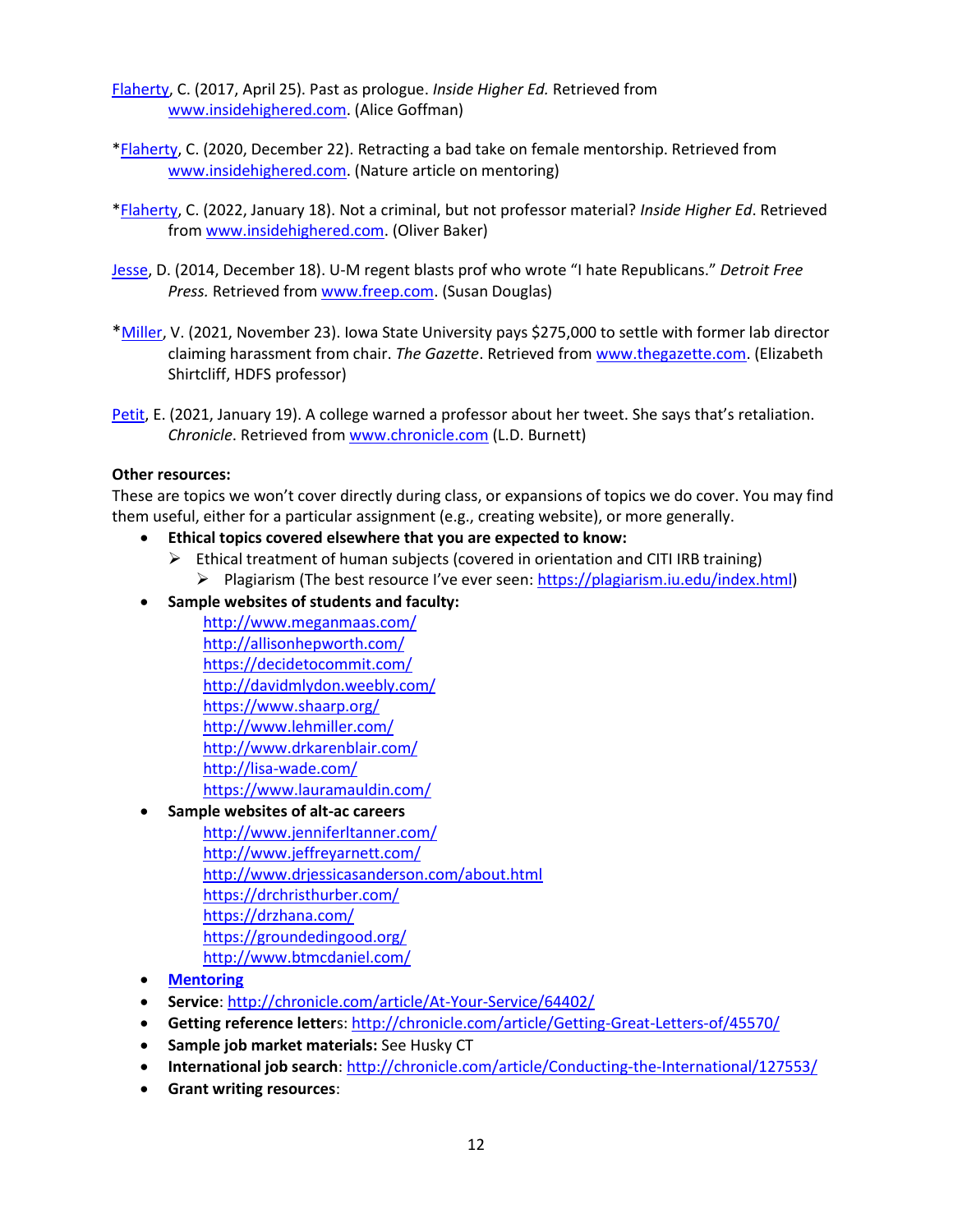- o [http://chem.wayne.edu/feiggroup/CSCNFW/resources-for-nfw-participa/grant-writing](http://chem.wayne.edu/feiggroup/CSCNFW/resources-for-nfw-participa/grant-writing-resources-2.html)[resources-2.html](http://chem.wayne.edu/feiggroup/CSCNFW/resources-for-nfw-participa/grant-writing-resources-2.html)
- o [Spencer Foundation:](https://www.spencer.org/resources/a-guide-to-quantitative-research-proposals) A guide to quantitative research proposals *(they also have one for qualitative and some others as well)*
- **Time management/fitting in writing**: <http://www.evalefkowitz.com/prof-dev-blog/join-the-2014-writing-challenge> (don't need to read the post, but the links in it are helpful)
- **Consulting**: [Rubin,](http://www.stat.columbia.edu/~gelman/stuff_for_blog/Ethics-of-Consulting-for-the-Tobacco-Industry.pdf) D. R. (2002). The ethics of consulting for the tobacco industry. *Statistical methods in medical research, 11*, 373-380.
- **Behavioral scientists in business:** <http://behavioralscientist.org/hire-behavioral-scientist/>
- **Negotiations**: [https://tenureshewrote.wordpress.com/2015/01/29/guest-post-academic](https://tenureshewrote.wordpress.com/2015/01/29/guest-post-academic-negotiations/)[negotiations/](https://tenureshewrote.wordpress.com/2015/01/29/guest-post-academic-negotiations/) (also section in TPII)
	- o <https://jobs.chronicle.com/article/why-you-should-negotiate-every-job-offer>
- **[Repeated rejection, imposter syndrome, and burnout](https://journals.sagepub.com/doi/10.1177/1745691619898848)**
- **[Community college interviews](https://www.chronicle.com/article/what-to-expect-at-a-community-college-interview/)**
- **Teaching demo**
	- o Chronicle[: https://www.chronicle.com/article/how-to-succeed-at-a-teaching-demo/](https://www.chronicle.com/article/how-to-succeed-at-a-teaching-demo/)
	- o Inside Higher Ed: [https://www.insidehighered.com/advice/2018/03/27/tips-top-notch](https://www.insidehighered.com/advice/2018/03/27/tips-top-notch-teaching-demo-opinion)[teaching-demo-opinion](https://www.insidehighered.com/advice/2018/03/27/tips-top-notch-teaching-demo-opinion)
- **NCFDD** (National Center for Faculty Development and Diversity): UConn has an institutional membership so you can join, receive weekly emails, access their resources, etc.
- **[Academic Womxn Amplified podcast](https://www.cathymazak.com/podcast/)**

# **Policies:**

For classes that take place over WebEx, I recommend a webcam and, if possible, earbuds or headphones, which make participating in discussion easier (less feedback). I may sometimes record lectures in WebEx if others aren't able to attend. Please alert me to any concerns about recording so that we may come up with a plan.

Please see the following website for university policies regarding people with disabilities, discrimination harassment, and related interpersonal violence, the student code, and absences from class due to religious observances and extra-curricular activities: <http://provost.uconn.edu/syllabi-references/>

For the university policy regarding scholarly integrity in graduate and post-doctoral education and research:

<http://policy.uconn.edu/2014/04/11/policy-on-scholarly-integrity-in-graduate-education-and-research/>

The University of Connecticut is committed to protecting the rights of individuals with disabilities and assuring that the learning environment is accessible. If you anticipate or experience physical or academic barriers based on disability or pregnancy, please let me know immediately so that we can discuss options. Students who require accommodations should contact the Center for Students with Disabilities, Wilbur Cross Building Room 204, (860) 486-2020 or<http://csd.uconn.edu/>

\_\_\_\_\_\_\_\_\_\_\_\_\_\_\_\_\_\_\_\_\_\_\_\_\_\_\_\_\_\_\_\_\_\_\_\_\_\_\_\_\_\_\_\_\_\_\_\_\_\_\_\_\_\_\_\_\_\_\_\_\_\_\_\_\_\_\_\_\_

**NOTE: This syllabus is a working document and is subject to change. If changes are made, you will receive notice via email. Students are responsible for noting any changes.**